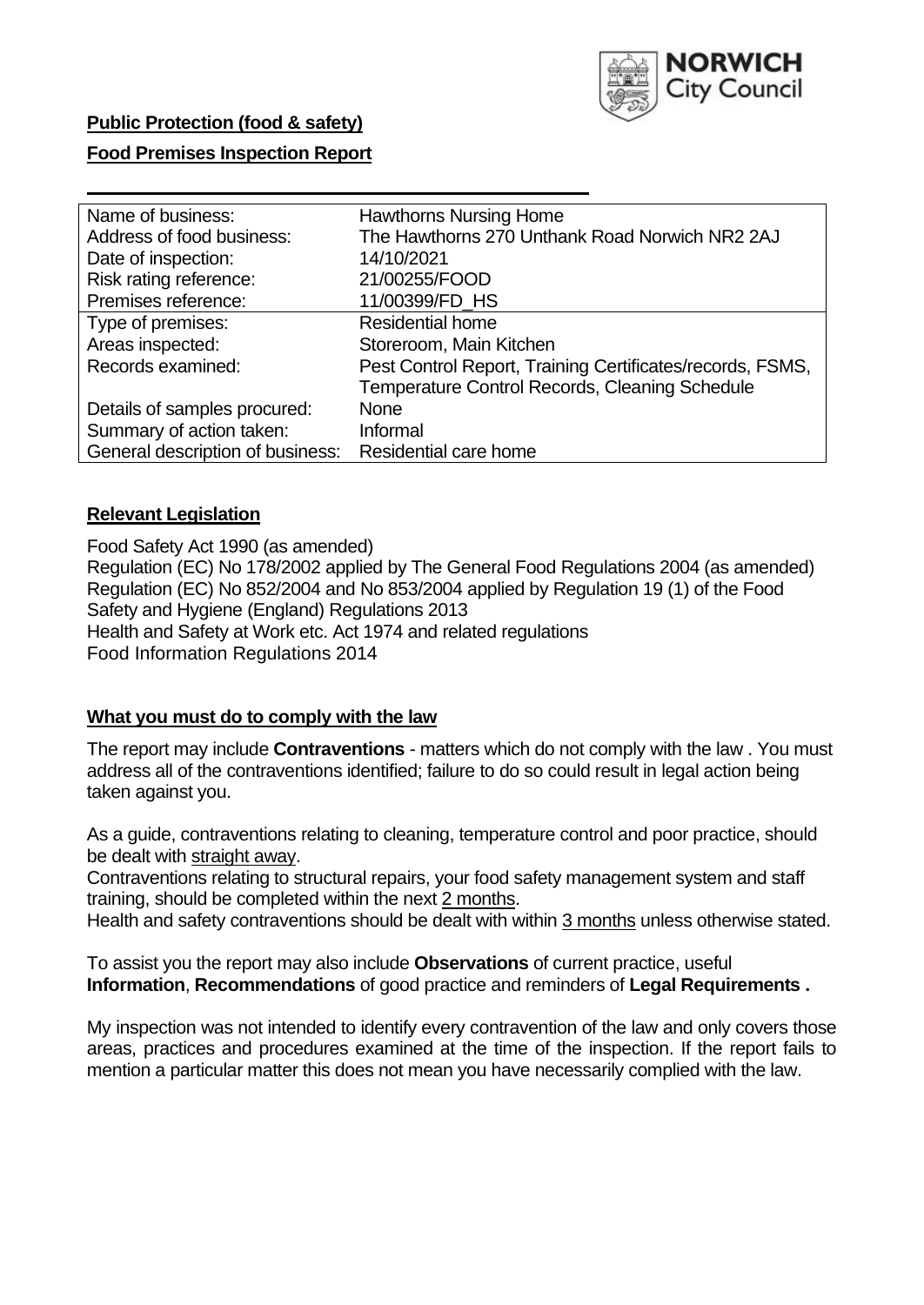# **FOOD SAFETY**

#### **How we calculate your Food Hygiene Rating:**

The food safety section has been divided into the three areas which you are scored against for the hygiene rating: 1. food hygiene and safety procedures, 2. structural requirements and 3. confidence in management/control procedures. Each section begins with a summary of what was observed and the score you have been given. Details of how these scores combine to produce your overall food hygiene rating are shown in the table.

| <b>Compliance Area</b>                     |          |    |                | <b>You Score</b> |                |           |    |           |                |  |  |
|--------------------------------------------|----------|----|----------------|------------------|----------------|-----------|----|-----------|----------------|--|--|
| Food Hygiene and Safety                    |          |    |                | $\overline{0}$   | 5              | 10        | 15 | 20        | 25             |  |  |
| <b>Structure and Cleaning</b>              |          |    |                | $\overline{0}$   | 5              | 10        | 15 | 20        | 25             |  |  |
| Confidence in management & control systems |          |    | $\overline{0}$ | 5                | 10             | 15        | 20 | 30        |                |  |  |
|                                            |          |    |                |                  |                |           |    |           |                |  |  |
| <b>Your Total score</b>                    | $0 - 15$ | 20 |                | $25 - 30$        |                | $35 - 40$ |    | $45 - 50$ | > 50           |  |  |
| <b>Your Worst score</b>                    | 5        | 10 | 10             |                  | 15             |           | 20 |           | $\blacksquare$ |  |  |
|                                            |          |    |                |                  |                |           |    |           |                |  |  |
| <b>Your Rating is</b>                      | 5        | 4  | 3              |                  | $\overline{2}$ |           |    |           | $\Omega$       |  |  |

Your Food Hygiene Rating is 5 - a very good standard



# **1. Food Hygiene and Safety**

Food hygiene standards are high. You demonstrated a very good standard of compliance with legal requirements. You have safe food handling practices and procedures and all the necessary control measures to prevent cross-contamination are in place. Some minor contraventions require your attention. **(Score 5)**

## Contamination risks

**Contravention** The following exposed ready-to-eat food and or its packaging to the risk of cross-contamination with foodborne bacteria from raw meat or unwashed fruits and vegetables:

- raw foods i.e eggs were being stored above and next to ready-to-eat foods i.e ham, butter, milk
- open bag of potatoes stored on floor
- cutting boards were badly scored and need replacing

#### Hand-washing

**Observation** I was pleased to see handwashing was well managed.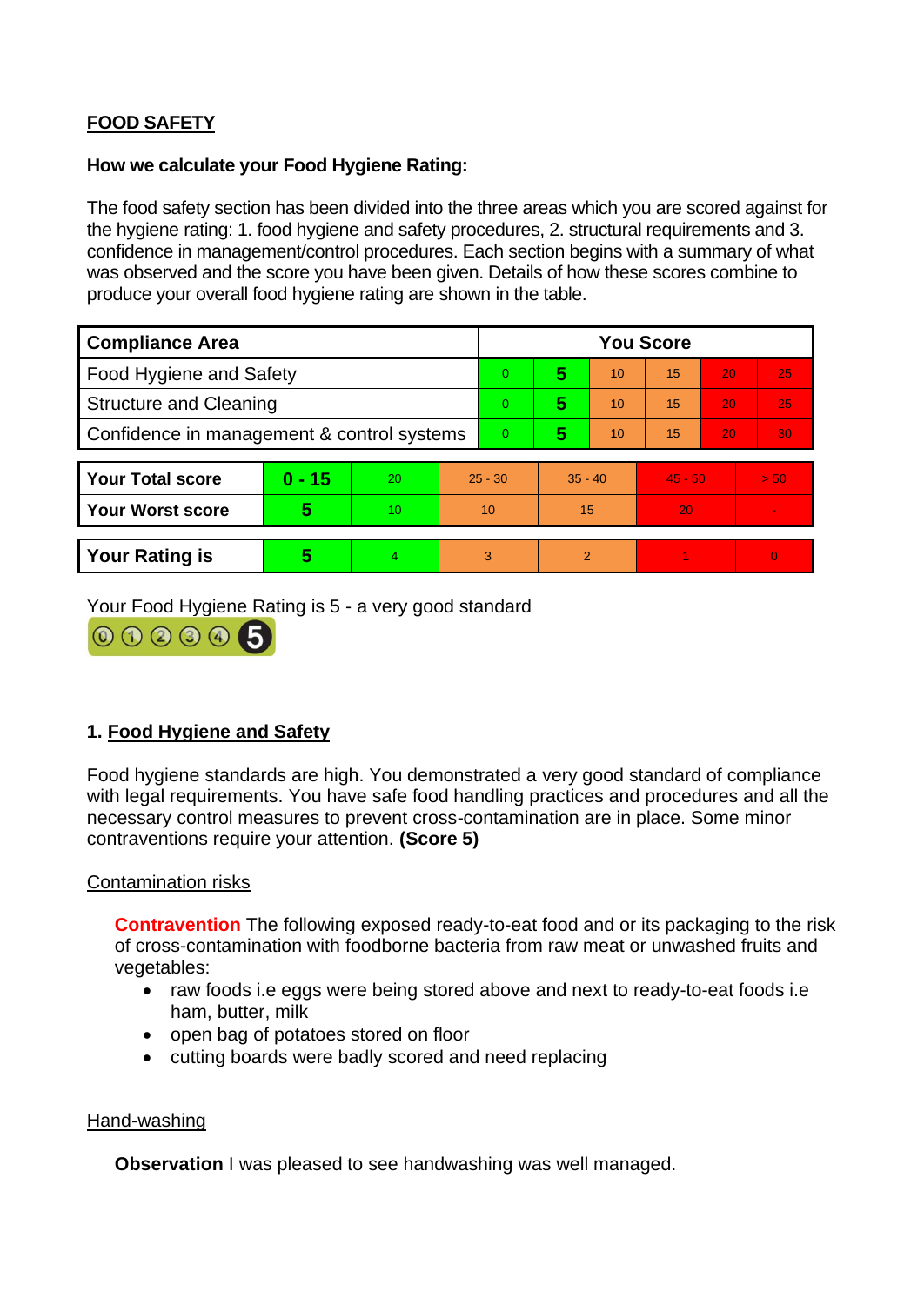## Personal Hygiene

**Observation** I was pleased to see that standards of personal hygiene were high.

# Temperature Control

**Observation** I was pleased to see you were able to limit bacterial growth and/or survival by applying appropriate temperature controls at points critical to food safety and that you were monitoring temperatures.

# **2. Structure and Cleaning**

The structure facilities and standard of cleaning and maintenance are all of a good standard and only minor repairs and/or improvements are required. Pest control and waste disposal provisions are adequate. The minor contraventions require your attention. **(Score 5)**

## Cleaning of Structure

**Contravention** The following items were dirty and require more frequent and thorough cleaning:

- floor/wall junctions
- around equipment feet
- behind and under equipment
- mastic joints behind sinks
- fly screens
- window surrounds

## Cleaning of Equipment and Food Contact Surfaces

**Contravention** The following items are dirty and must be cleaned::

- coffee and sugar containers
- seals to Beko fridge
- interior bottom and drawer to Beko fridge
- nozzle to water heater
- pedals to bins
- wheels to equipment
- towel dispenser
- plug to sink

## Cleaning Chemicals / Materials / Equipment and Methods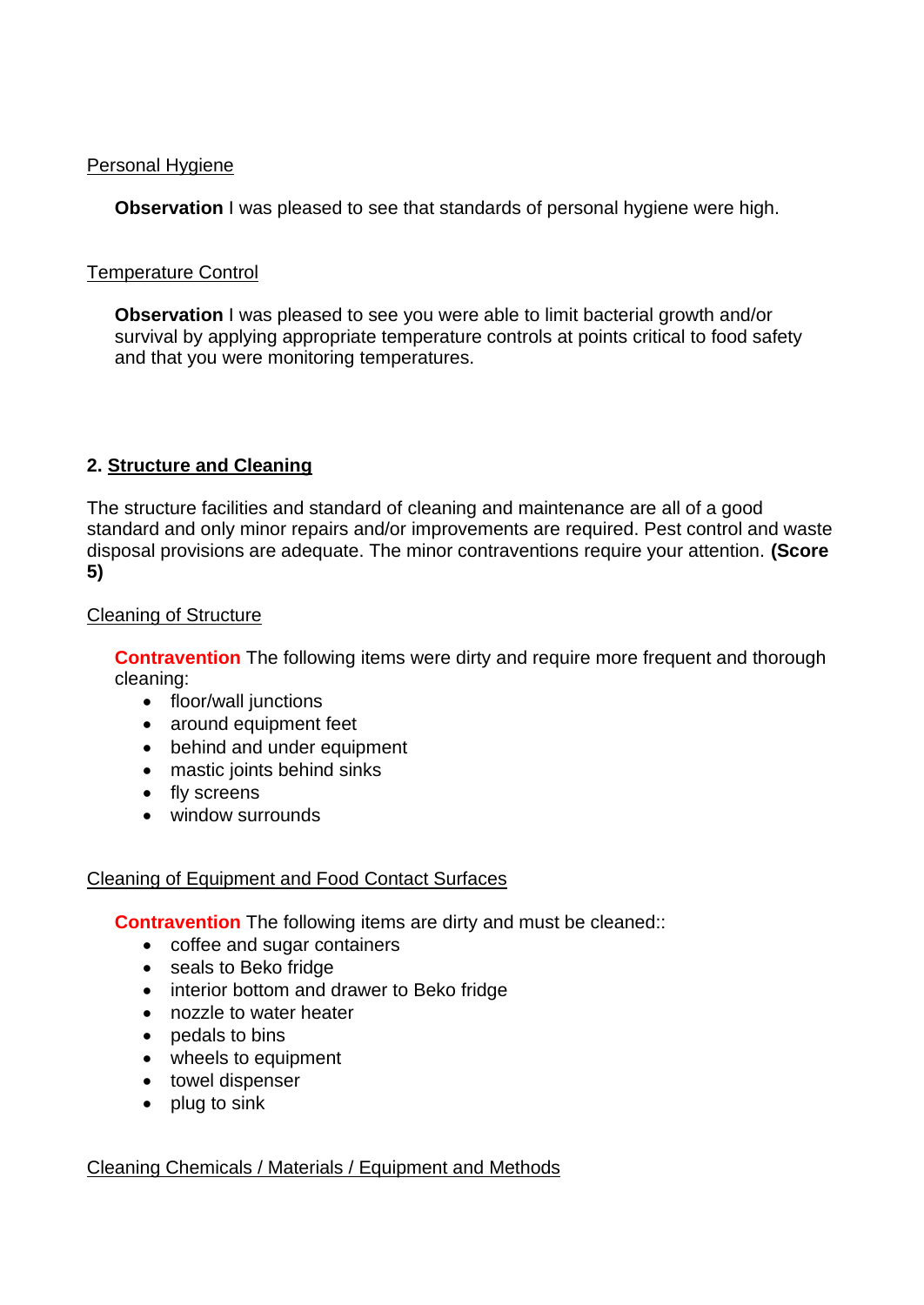**Observation** I was pleased to see that the premises was kept clean and that your cleaning materials, methods and equipment were able to minimise the spread of harmful bacteria between surfaces.

#### **Maintenance**

**Contravention** The following had not been suitably maintained and must be repaired or replaced:

• flooring around dishwasher

#### Facilities and Structural provision

**Observation** I was pleased to see the premises had been well maintained and that adequate facilities had been provided.

#### Pest Control

**Observation** I was pleased to see that the premises was proofed against the entry of pests and that pest control procedures were in place.

**Observation** You have a pest control contract in place and there is no evidence of pest activity on the premises.

## **3. Confidence in Management**

A food safety management system is in place and you demonstrate a very good standard of compliance with the law. You have a good track record. There are some minor contraventions which require your attention.You have a good track record. There are some minor contraventions which require your attention. You have a good track record. There are some minor contraventions which require your attention. **(Score 5)**

#### Type of Food Safety Management System Required

**Observation** Your SFBB/food safety management system was in place and working well. I was confident you had effective control over hazards to food.

**Observation** You were date labelling perishable foods appropriately and could demonstrate effective control over food spoilage organisms.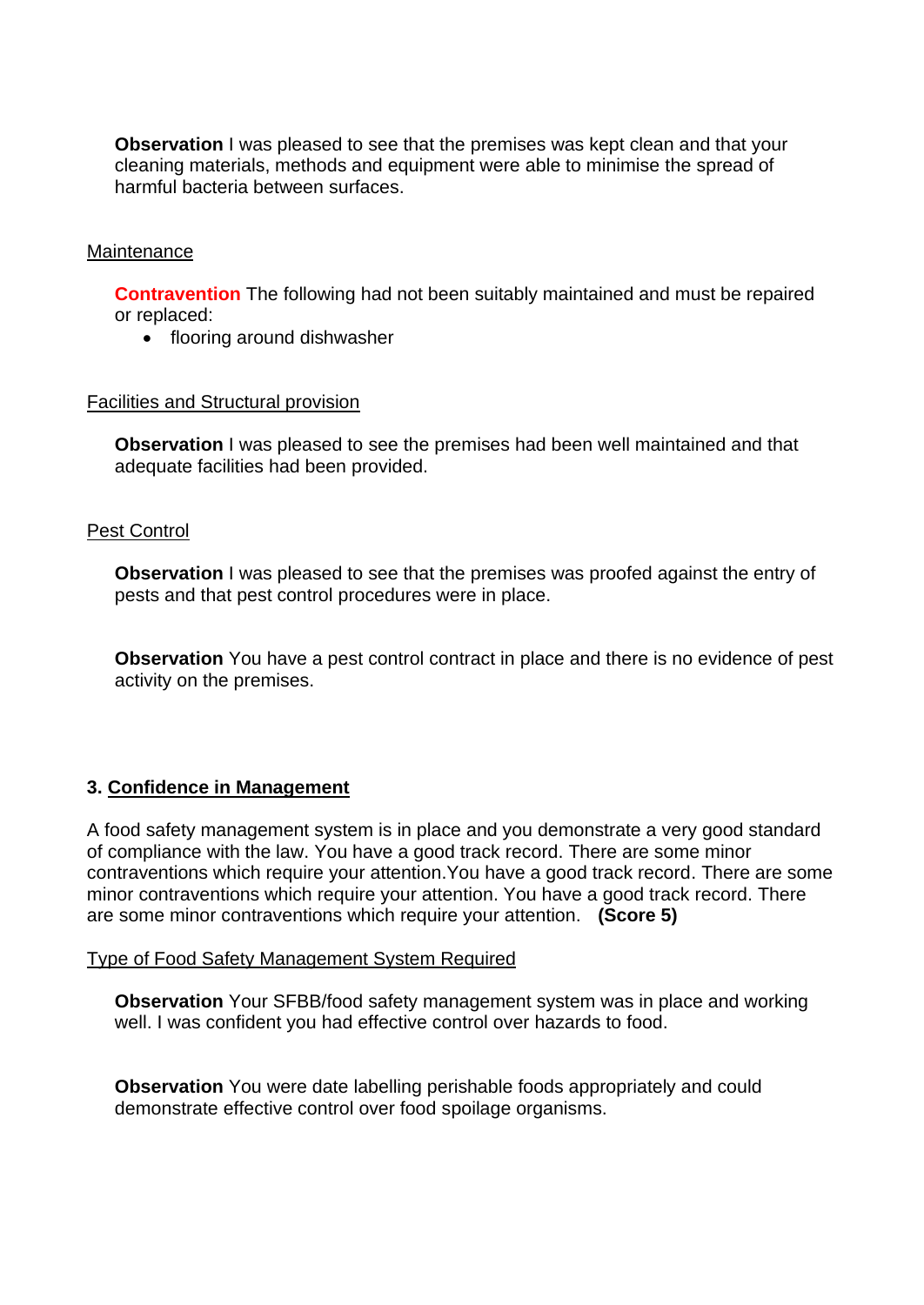**Observation** You had colour-coded equipment and effective separation between raw and ready-to-eat food at all stages in your operation.

**Observation** You were monitoring (and recording) the temperatures of your fridges and freezers as well as the temperature of cooked/hot-held food and could demonstrate effective systems for controlling bacterial growth and survival.

#### Food Hazard Identification and Control

**Contravention** You have not identified these food hazards or the methods of control at critical points in your operation:

• cross-contamination

#### **Traceability**

**Observation** Your records were such that food could easily be traced back to its supplier.

#### Waste Food and other Refuse

**Observation** You had measures in place to dispose of waste food appropriately and were employing the services of an approved waste contractor.

#### **Training**

**Observation** I was pleased to see that food handlers had been trained to an appropriate level and evidence of their training was made available.

## Infection Control / Sickness / Exclusion Policy

**Observation** Policies were in place to prevent any infected food handler from contaminating food.

#### Allergens

**Contravention** You are failing to manage allergens properly:

You have not identified the allergens present in the food you prepare.

• You had not added all allergens to your allergen matrix for today's lunch as the gravy mix contained wheat and soya. However I was pleased to see you added this in my presence